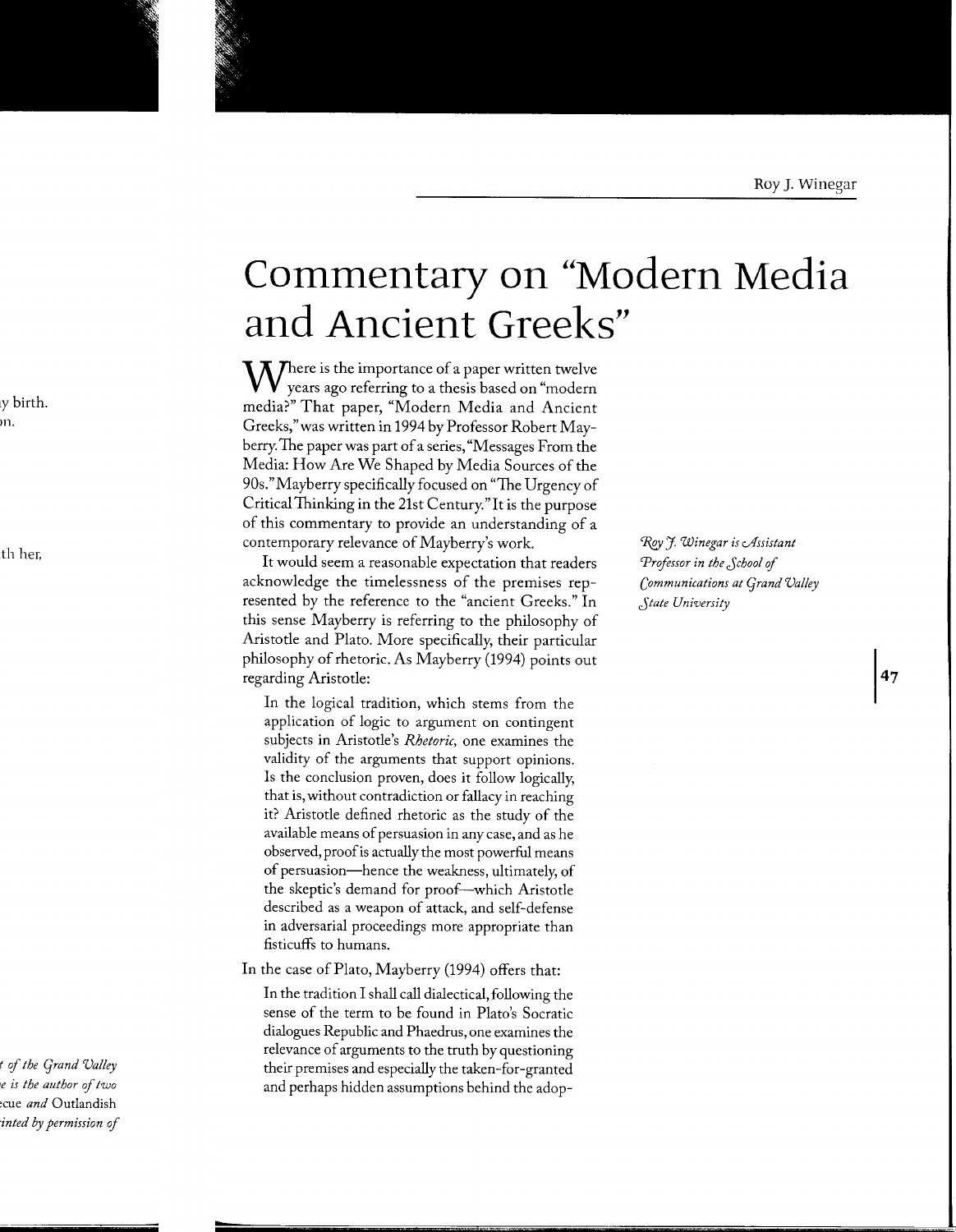tion of those premises in that argument or in that specialized field.

While many scholars of the ancient Greek philosophers may argue the validity and credence in the notions of the ancient Greeks, few will argue the timelessness of these notions. In that sense, Mayberry's infusion of Greek philosophy into an understanding of critical thinking and "modern media" appears to also be timeless.

It is in the realm of"modern media" that the question of timeliness is raised. In a number of references we are left by Mayberry to the perception that he is referring to the media of 1994. When compared to the media of 2006, considerable evolution has occurred. If read in that perspective the work would appear quite stale. If the focus is on the term media in reference to the business of delivering a media product, e.g., television programming, filmmaking, or the Internet, then I suggest that the focus is on the wrong figure.

When we focus on the notion of the media as a particular moment it is vital to keep an eye toward the thoughts of de Saussure; in particular, his notion of the sign and the signified. He told us that the meaning of the sign was arbitrary and that no necessary connection to the referent could be made outside of specific context. In this case we make reference to the understanding of the sign, "modern media." It might seem flippant in that sense to infer that there is an arbitrariness of Mayberry's "modern media," that we could easily apply today's context to his sign and the work regains relevance. However, it would not be totally wrong to do so. While it might produce connotative results, it would be bereft of any denotative function. Particularly when our reference might well be focused on the comparisons of broadcast television and VCRs to high-definition television and DVDs.

The basis of this commentary lies in bringing Mayberry's work into relevance with an appreciation of media that contemporizes it. This can be done by showing that while we find the philosophy of the Greeks timeless, we ought to also find the notion of "modern media'' to be timely. To appreciate this we must look to the work of Marshall McLuhan, an historically renowned media critic.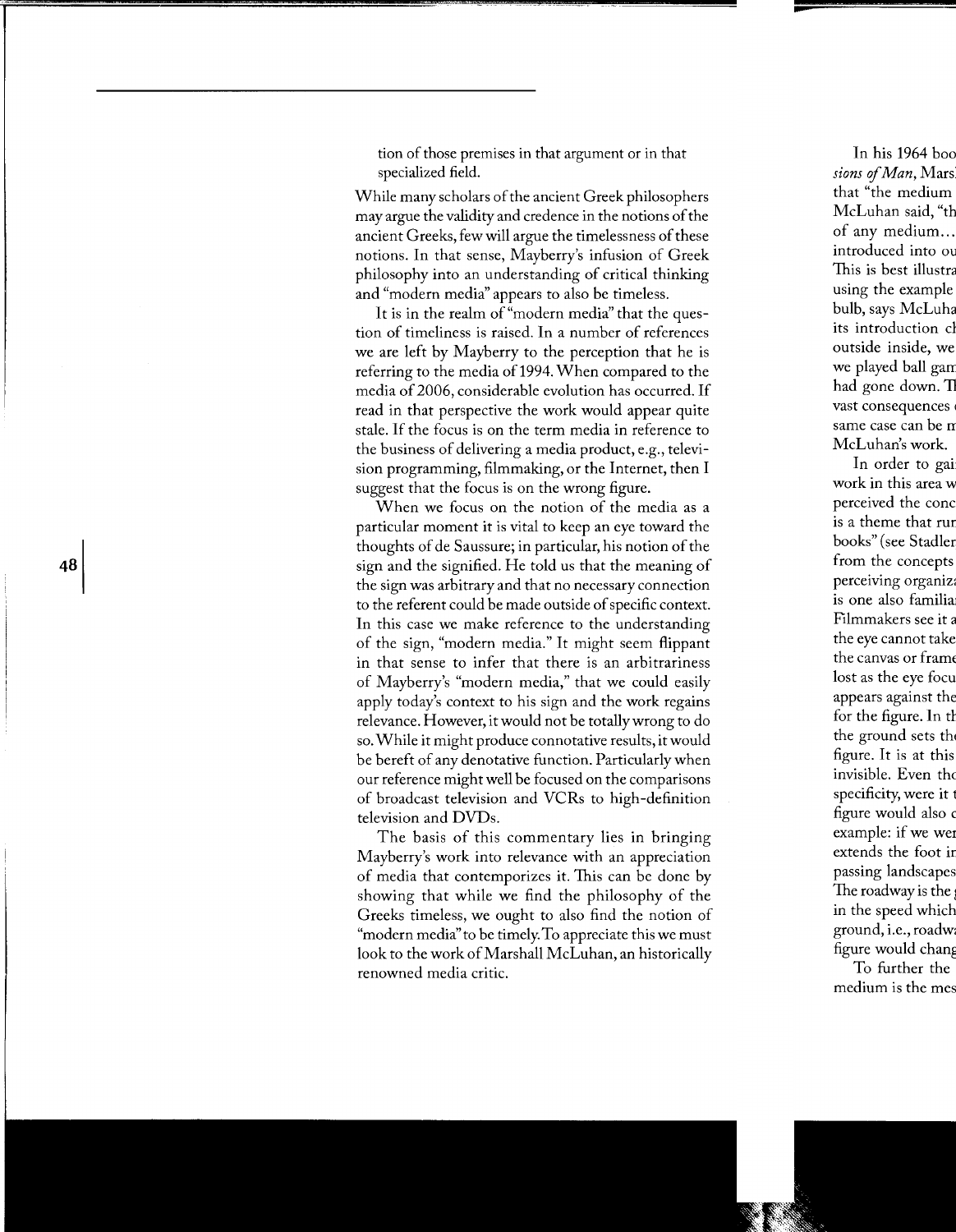In his 1964 book *Understanding Media: The Exten*sions of *Man*, Marshall McLuhan proffered the notion that "the medium is the message." In regards to that McLuhan said, "the personal and social consequences of any medium ... result from the new scale that is introduced into our affairs ... by any new technology." This is best illustrated as McLuhan did it himself, by using the example of the electric light bulb. The light bulb, says McLuhan is "pure information'' and as such its introduction changed the way we live. It moved outside inside, we built buildings without windows, we played ball games and drove our cars after the sun had gone down. The light bulb as a medium has had vast consequences on our personal and social lives. The same case can be made for electric media, the thesis of McLuhan's work.

In order to gain an understanding of McLuhan's work in this area we must come to understand how he perceived the concept of figure-ground. This "concept is a theme that runs through almost all of McLuhan's books" (see Stadler, 1998). McLuhan adopted the view from the concepts of Gestalt psychology. A means of perceiving organization. The figure-ground perception is one also familiar with painters and photographers. Filmmakers see it as mise-en-scène. Explained as such, the eye cannot take into focus the entire composition of the canvas or frame. Yet, the balance of the image is not lost as the eye focuses on the central figure. This figure appears against the background which sets the context for the figure. In this way we come to understand that the ground sets the foundation for understanding the figure. It is at this juncture that the ground becomes invisible. Even though we do not see the ground in specificity, were it to change, our understanding of the figure would also change. Using the automobile as an example: if we were to take the car as a medium that extends the foot in the medium of travel, the quickly passing landscapes are not the focus of our attention. The roadway is the ground and we understand the figure in the speed which we travel. If we were to change the ground, i.e., roadway turns to ice, our understanding of figure would change.

To further the comprehension of McLuhan's "the medium is the message" we need to review it from this

figure-ground perception. In presenting this Stadler says:

This distinction between that which is perceived and that which is blocked out in order to focus perception is central for McLuhan. A great deal of his work is the result of shifting attention from the area of attention, the figure, to the area of inattention, the ground. McLuhan used different sets of words to describe the figureground relationship, for figure he used content, for ground he used environment, or more often, medium. The study of media, then, is the study of ground, the study of the area of inattention. This area of inattention, however, is where the pervasive influence of media unfolds, rather independent in the figures that appear easily visible (Stadler, 1998).

While McLuhan sensed the content of media as the figure and the medium as the ground he also tells us that every message represents another medium, e.g., the wheel extends the foot and the automobile extends the wheel. In that sense the message can be in a constant state of flux. Its importance as the figure is only in as much as the ground is understood. Much ofMcLuhan's thesis is based on electr( on)ic media. This presents itself as the ground for the figure of such products as television programming, filmmaking, or the Internet. As we can see from this, the electric medium as the ground is invisible to the figure which could be the programming to which we are attending.